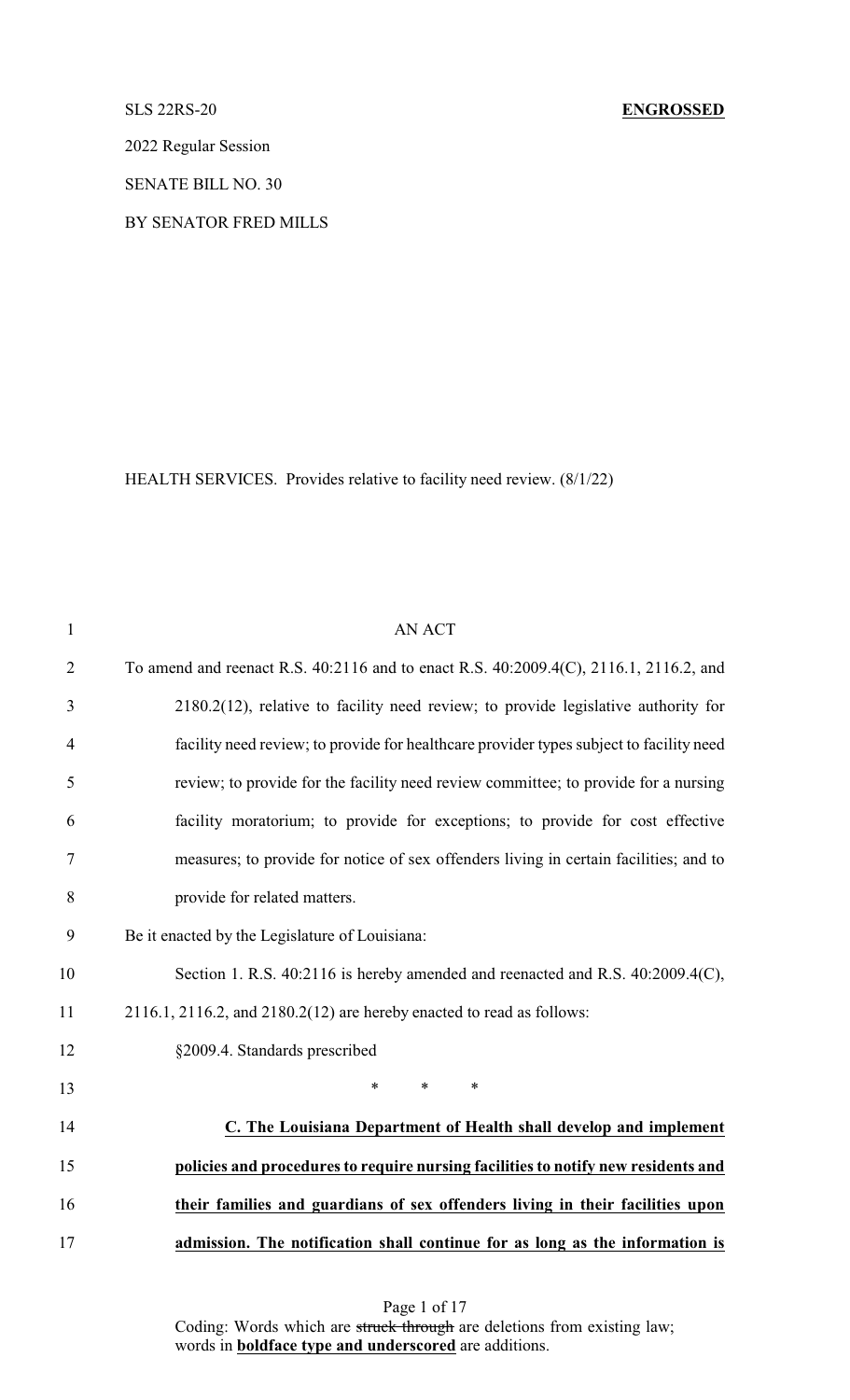| $\mathbf{1}$   | considered a public record. During the annual licensing process, health               |
|----------------|---------------------------------------------------------------------------------------|
| $\overline{2}$ | standards surveyors shall verify the providers compliance with the policy.            |
| 3              | *<br>$\ast$<br>$\ast$                                                                 |
| 4              | PART II-A. FACILITY NEED REVIEW                                                       |
| 5              | AND NURSING FACILITY MORATORIUM                                                       |
| 6              | §2116. Facility need review                                                           |
| 7              | A. The Louisiana Department of Health <del>, in accordance with the</del>             |
| 8              | Administrative Procedure Act, shall establish shall implement a facility need review  |
| 9              | process consistent with the regulations for licensure and for Title XIX of the Social |
| 10             | Security Act in accordance with the provisions of this Section. The department        |
| 11             | may institute facility need review on licensing or certification to participate in    |
| 12             | the Title XIX program. Except as provided in R.S. 40:2116.1, no healthcare            |
| 13             | provider shall be subject to facility need review unless authorized by the            |
| 14             | legislature in Subsection B of this Section.                                          |
| 15             | B. The following healthcare providers shall be subject to facility need               |
| 16             | review to determine the need for a new or additional facility, provider,              |
| 17             | program, service, or bed:                                                             |
| 18             | (1) Home- and community-based service providers. However, certain                     |
| 19             | services or modules of a home- and community-based service provider may be            |
| 20             | excluded from the facility need review process at the discretion of the secretary     |
| 21             | of the Louisiana Department of Health.                                                |
| 22             | (2) Hospice providers or inpatient hospice facilities.                                |
| 23             | (3) Pediatric day healthcare facilities.                                              |
| 24             | (4) Behavioral health services providers that provide psychosocial                    |
| 25             | rehabilitation or community psychiatric support and treatment services.               |
| 26             | (5) Opioid treatment programs licensed under a behavioral health                      |
| 27             | services provider license.                                                            |
| 28             | Intermediate care facilities for persons with developmental<br>(6)                    |
| 29             | disabilities.                                                                         |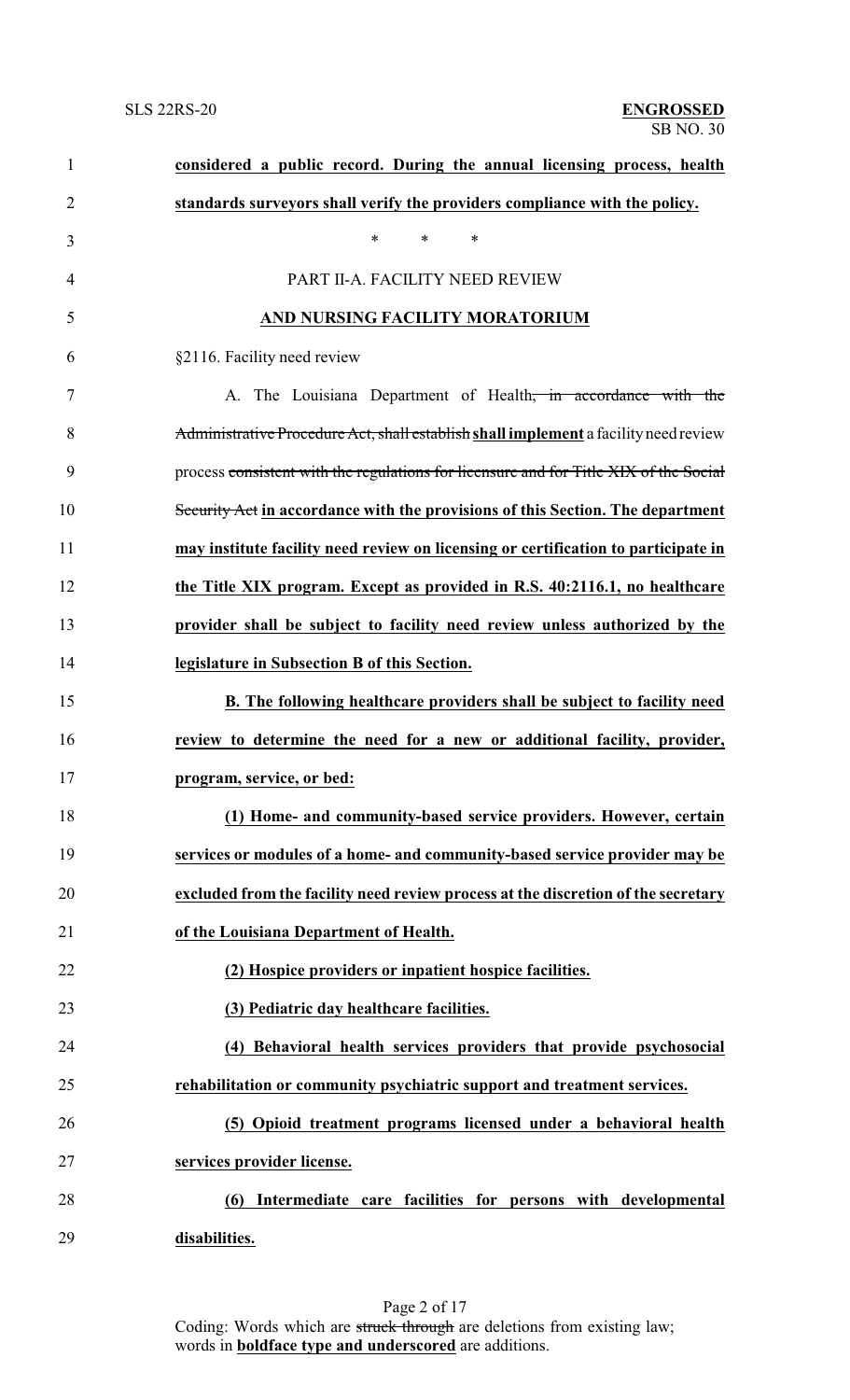| 1              | C.(1) The secretary of the Louisiana Department of Health shall appoint      |
|----------------|------------------------------------------------------------------------------|
| $\overline{2}$ | a facility need review committee, "FNR committee", that shall consist of the |
| 3              | following members:                                                           |
| 4              | (a) The secretary of the Louisiana Department of Health or his designee.     |
| 5              | (b) The assistant secretary of the office of behavioral health of the        |
| 6              | Louisiana Department of Health or his designee.                              |
| 7              | (c) The assistant secretary of the office for citizens with developmental    |
| 8              | disabilities of the Louisiana Department of Health or his designee.          |
| 9              | (d) The assistant secretary of the office of aging and adult services of the |
| 10             | Louisiana Department of Health or his designee.                              |
| 11             | (e) The assistant secretary of the office of public health of the Louisiana  |
| 12             | Department of Health or his designee.                                        |
| 13             | (f) The Medicaid director of the Louisiana Department of Health or his       |
| 14             | designee.                                                                    |
| 15             | (g) The Medicaid medical director of the Louisiana Department of             |
| 16             | Health or his designee.                                                      |
| 17             | (2) In addition to the members set forth in Paragraph (1) of this            |
| 18             | Subsection, the secretary may appoint additional members to the FNR          |
| 19             | committee when necessary in reviewing applications of opioid treatment       |
| 20             | programs.                                                                    |
| 21             | (3) No FNR committee member shall have a proprietary or financial            |
| 22             | interest in any facility subject to facility need review.                    |
| 23             | (4) The FNR committee shall issue a decision on a facility need review       |
| 24             | application within ninety days from receipt of application or within the     |
| 25             | deadlines established in a request for proposal or request for application.  |
| 26             | (5) An applicant for facility need review shall provide all written          |
| 27             | application materials and documentation as may be required by rule. The      |
| 28             | applicant may include any additional written documentation or written        |
| 29             | evidence that supports the application for facility need review.             |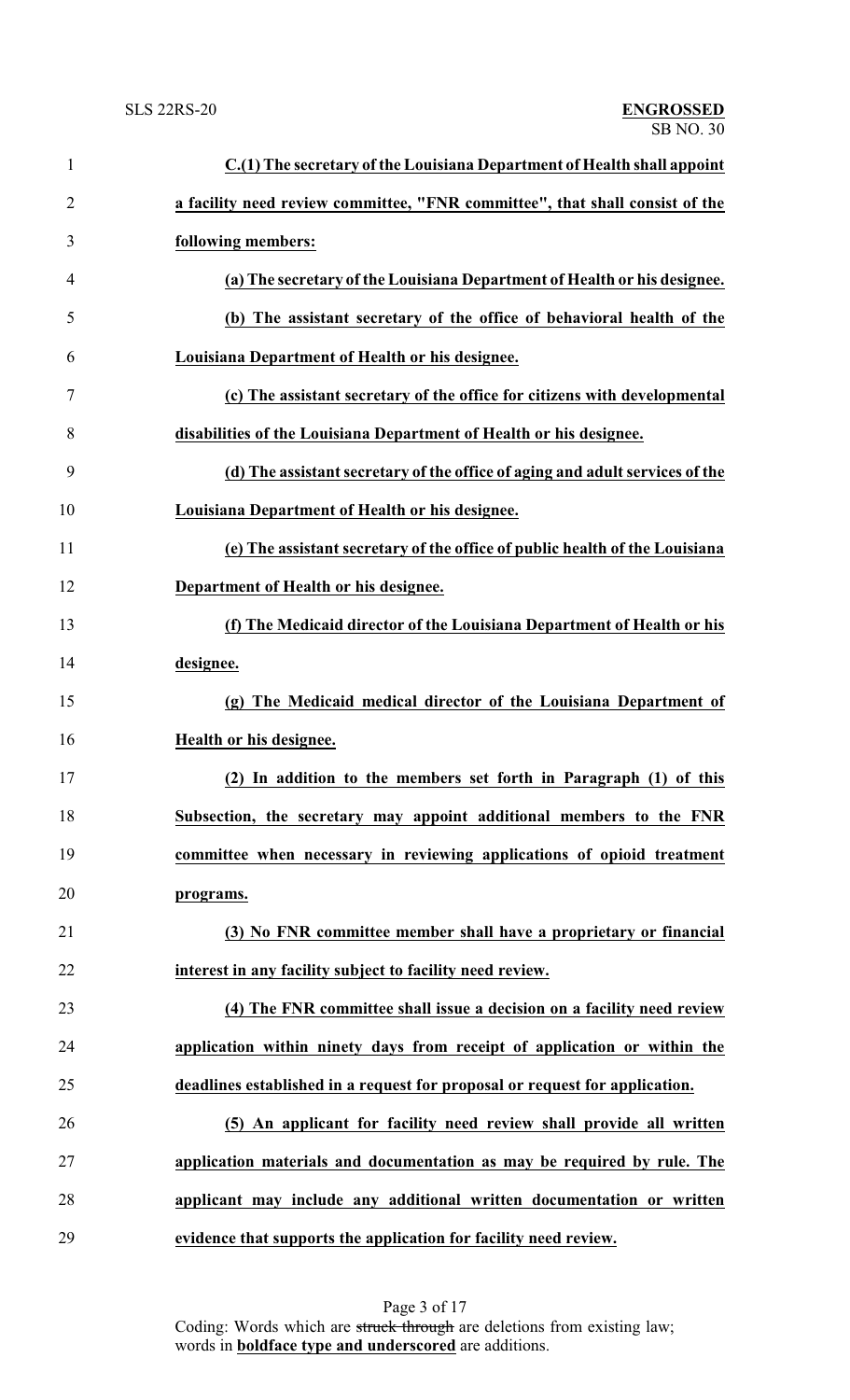| $\mathbf{1}$   | (a) Unless otherwise stated in a specific request for proposal or request               |
|----------------|-----------------------------------------------------------------------------------------|
| $\overline{2}$ | for applications, the initial review and decision by the FNR committee shall            |
| 3              | consider all written materials and documentation submitted by the applicant             |
| 4              | and shall be conducted as a paper review.                                               |
| 5              | (b)(i) Unless otherwise stated in a specific request for proposal or request            |
| 6              | for applications, if the initial decision is to reject or deny the facility need review |
| 7              | application, then the applicant may request to supplement the application.              |
| 8              | (ii) Upon receipt of additional documentation and evidence from the                     |
| 9              | applicant, the FNR committee shall conduct a supplemental application review            |
| 10             | and shall provide the applicant an opportunity to meet with the FNR committee           |
| 11             | or its designees as part of the review. The meeting may be conducted in-person          |
| 12             | or, at the discretion of the Louisiana Department of Health, through virtual            |
| 13             | means, including by telephone or virtual technology that facilitates synchronous        |
| 14             | interaction.                                                                            |
| 15             | After a meeting conducted pursuant to Item (ii) of this<br>(iii)                        |
| 16             | Subparagraph, the applicant may submit additional documentation and                     |
| 17             | evidence for consideration during the supplemental application review.                  |
| 18             | (iv) The decision on the supplemental application review shall be made                  |
| 19             | by the FNR Committee.                                                                   |
| 20             | (c) If the facility need review application is rejected or denied after the             |
| 21             | supplemental application review, the applicant may request an administrative            |
| 22             | appeal of the FNR committee's decision with the Division of Administrative Law          |
| 23             | in accordance with the Administrative Procedure Act. The applicant is not               |
| 24             | required to request a supplemental review and can elect to proceed directly to          |
| 25             | an administrative appeal.                                                               |
| 26             | (6) If the FNR committee approves the facility need review application,                 |
| 27             | then the applicant may proceed with seeking licensure or certification to               |
| 28             | participate in the Title XIX program as applicable.                                     |
| 29             | <b>B.D.</b> The department shall promulgate rules and regulations in accordance         |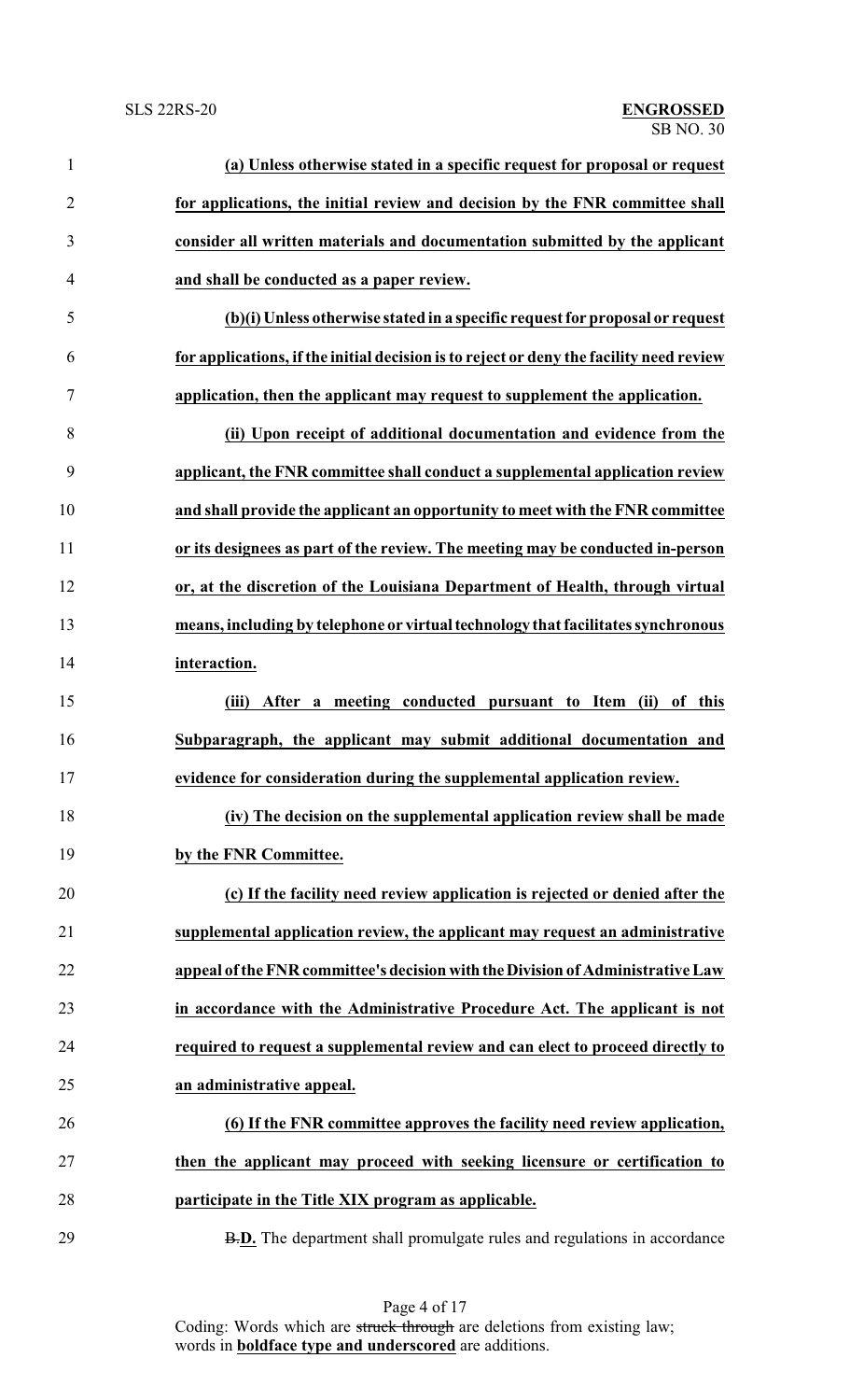| 1              | with the Administrative Procedure Act to provide for facility need review                 |
|----------------|-------------------------------------------------------------------------------------------|
| $\overline{2}$ | <b>implement the provisions of this Section</b> . The rules and regulations shall include |
| 3              | but not be limited to the following:                                                      |
| $\overline{4}$ | (1) Criteria for review of beds for Level 4 adult residential care providers as           |
| 5              | defined in R.S. 40:2166.3 and identified in R.S. 40:2166.5, and community and             |
| 6              | group home beds for persons with developmental disabilities, to determine if there        |
| 7              | is a need for additional beds to enroll and participate in the Title XIX program          |
| 8              | healthcare provider applications for facility need review, including provisions           |
| 9              | for review pursuant to requests for proposals or requests for applications.               |
| 10             | (2) Criteria for review $of$ nursing facility beds to determine if there is a need        |
| 11             | for a new or additional beds facility, provider, program, service, or bed.                |
| 12             | (3) Specific duties of the department and the FNR committee relative to                   |
| 13             | review proposals for new facilities and determine the need therefor of applications.      |
| 14             | (4) Appropriate methodology for the collection of data necessary for the                  |
| 15             | administration of the program.                                                            |
| 16             | (5) Procedures for the FNR committee to grant and revoke approvals                        |
| 17             | approve, reject, or deny applications.                                                    |
| 18             | (6) Establishment of application fees.                                                    |
| 19             | (7) Procedures for a supplemental review of applications by the department                |
| 20             | <b>FNR</b> committee.                                                                     |
| 21             | (8) Procedures to request a fair hearing from a determination made by the                 |
| 22             | department FNR committee.                                                                 |
| 23             | (9) Provisions for judicial review from the decision rendered after $a$ fair              |
| 24             | hearing an administrative appeal.                                                         |
| 25             | $(10)$ Criteria for review of beds issued pursuant to a department waiver to              |
| 26             | determine if there is a need for such beds to be licensed and enrolled in the Title XIX   |
| 27             | program. Provided, however, that providers of services may be enrolled and                |
| 28             | participate in such a Title XIX program only if and when the department develops          |
| 29             | a cost-effective plan for medical residential care services that is cost neutral with     |

Page 5 of 17 Coding: Words which are struck through are deletions from existing law; words in **boldface type and underscored** are additions.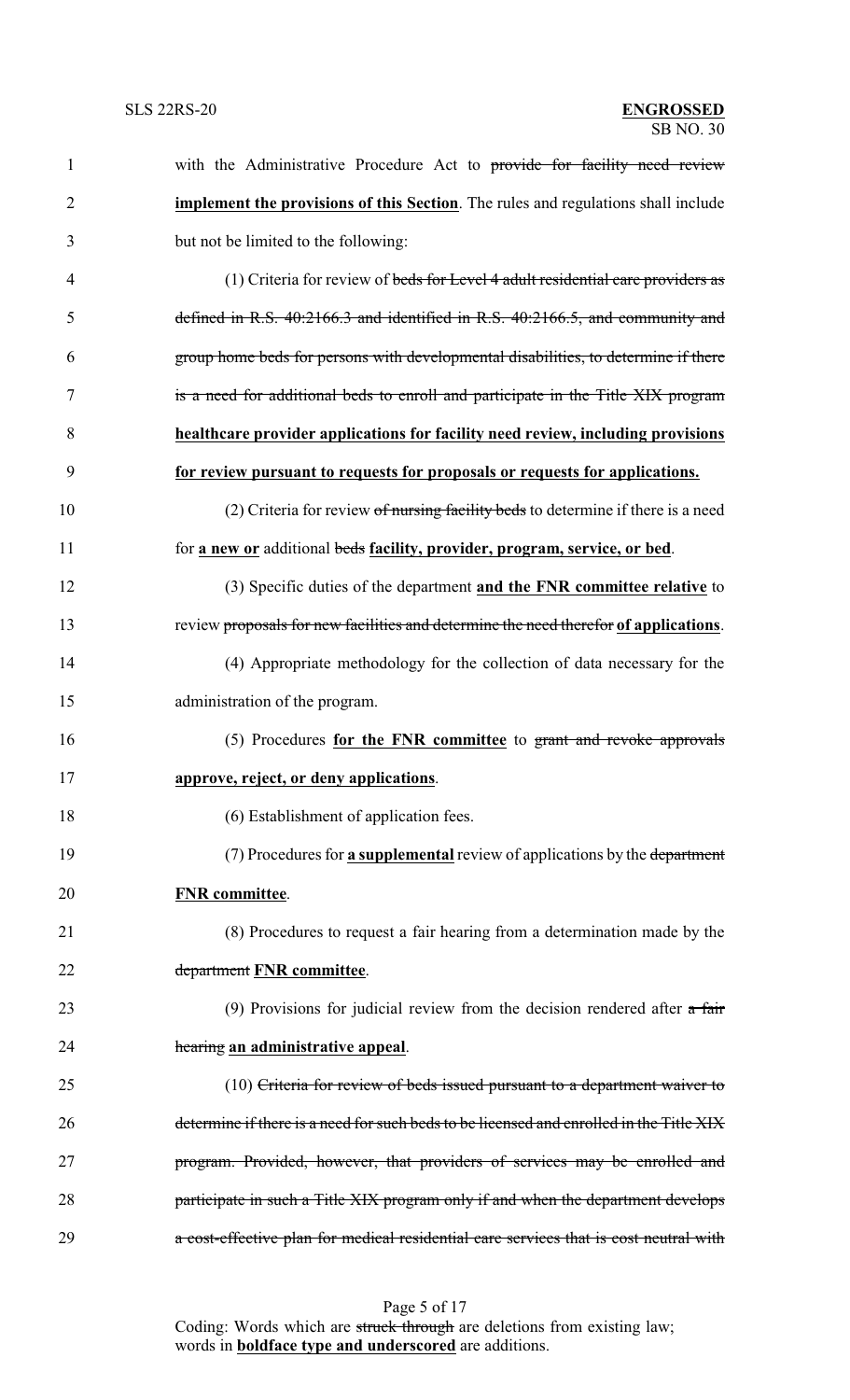| $\mathbf{1}$   | respect to existing Medicaid long-term care services and expenditures, or the                     |
|----------------|---------------------------------------------------------------------------------------------------|
| $\overline{2}$ | legislature specifically provides funding for such services. Establishment of                     |
| 3              | services and modules of a home- and community-based service provider that                         |
| 4              | will be subject to the facility need review process.                                              |
| 5              | (11) Provisions and procedures for the revocation, suspension, and                                |
| 6              | expiration of FNR approvals.                                                                      |
| 7              | E.E. No new facility, service, or beds healthcare provider as described                           |
| 8              | <b>provided for</b> in Paragraphs $(B)(1)$ and $(2)$ <b>Subsection B</b> of this Section shall be |
| 9              | certified to participate in the Title XIX program without the approval of the                     |
| 10             | department based upon a determination of a need therefor in accordance with the                   |
| 11             | provisions of this Part first obtaining facility need review approval and                         |
| 12             | complying with any and all licensing regulations promulgated by the                               |
| 13             | department. Any person establishing, managing, or operating a new facility,                       |
| 14             | service, or bed without the approval required by this Part Section shall be prohibited            |
| 15             | from participating in the Title XIX program.                                                      |
| 16             | D.(1) In order to accomplish cost effectiveness of beds issued pursuant to a                      |
| 17             | department waiver, the department may promulgate rules that include but are not                   |
| 18             | limited to the following:                                                                         |
| 19             | (a) A bed abeyance program to reduce nursing facility beds by ten percent or                      |
| 20             | more. Such an abeyance program shall include a time frame in which a determination                |
| 21             | is made as to whether beds should be brought out of abeyance based upon a                         |
| 22             | ninety-three percent occupancy rate within a service area.                                        |
| 23             | (b) An increase in the minimum occupancy level required for a nursing                             |
| 24             | facility to fully recover its capital cost.                                                       |
| 25             | (c) In order to achieve a reduction in long-term care institutional costs, a                      |
| 26             | program for reduction of certificates of need for nursing facility beds, which may                |
| 27             | include a buy-back program, provided such a buy-back program is approved by the                   |
| 28             | Centers for Medicare and Medicaid Services and is eligible for federal funds                      |
| 29             | participation.                                                                                    |

Page 6 of 17 Coding: Words which are struck through are deletions from existing law; words in **boldface type and underscored** are additions.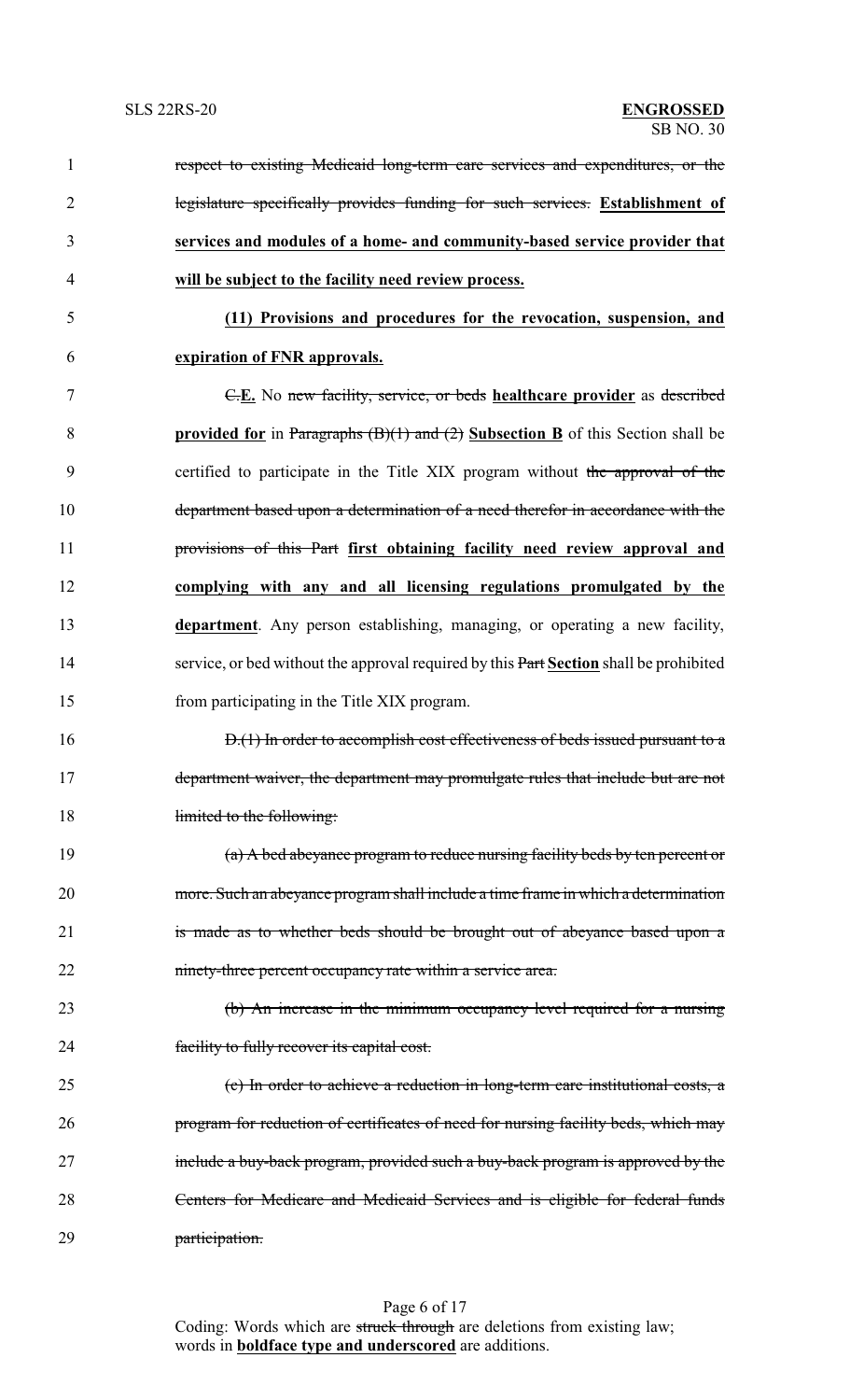| 1              | (d) A bed exchange program that allows a nursing facility to create adult                 |
|----------------|-------------------------------------------------------------------------------------------|
| $\overline{2}$ | residential care beds based on the permanent elimination of existing nursing facility     |
| 3              | beds.                                                                                     |
| 4              | (2) The Louisiana Department of Health shall implement a moratorium on                    |
| 5              | additional beds for nursing facilities. The Louisiana Department of Health shall not      |
| 6              | approve any additional nursing facilities or additional beds in nursing facilities        |
| 7              | through facility need review. This prohibition shall apply only to applications for       |
| 8              | new beds not approved prior to July 1, 1996. The prohibition shall become                 |
| 9              | enforceable on July 1, 1996, and shall remain in effect until July 1, 2027. This          |
| 10             | prohibition shall not apply to the replacement of existing facilities, provided that      |
| 11             | there is no increase in existing nursing home beds at the replacement facility.           |
| 12             | (3) Repealed by Acts 2008, No. 187, §2, eff. June 13, 2008.                               |
| 13             | (4) Notwithstanding any other provision of law to the contrary, any nursing               |
| 14             | facility in Lafourche Parish located in an area designated a flood zone that has          |
| 15             | commenced construction on a replacement facility during the period of the                 |
| 16             | moratorium on replacement facilities shall be eligible to apply for licensure after       |
| 17             | June 30, 2008, provided the replacement facility is in an area outside a flood zone       |
| 18             | in such parish and south of the Company Canal. The buildings and grounds                  |
| 19             | constituting the original nursing facility to be vacated may be offered by donation       |
| 20             | to the state, political subdivision, or other public entity for uses consistent with      |
| 21             | public purposes.                                                                          |
| 22             | (5) The moratorium on additional beds for nursing facilities imposed pursuant             |
| 23             | to Paragraph $(2)$ of this Subsection shall not apply to a nursing facility that seeks to |
| 24             | license additional beds if the following criteria are met.                                |
| 25             | $(a)$ The nursing facility is a non-profit corporation formed pursuant to                 |
| 26             | Louisiana law.                                                                            |
| 27             | (b) The total number of additional beds shall not exceed ten.                             |
| 28             | (c) The additional beds shall be occupied only by persons who meet one of                 |
| 29             | the following criteria:                                                                   |

Page 7 of 17 Coding: Words which are struck through are deletions from existing law; words in **boldface type and underscored** are additions.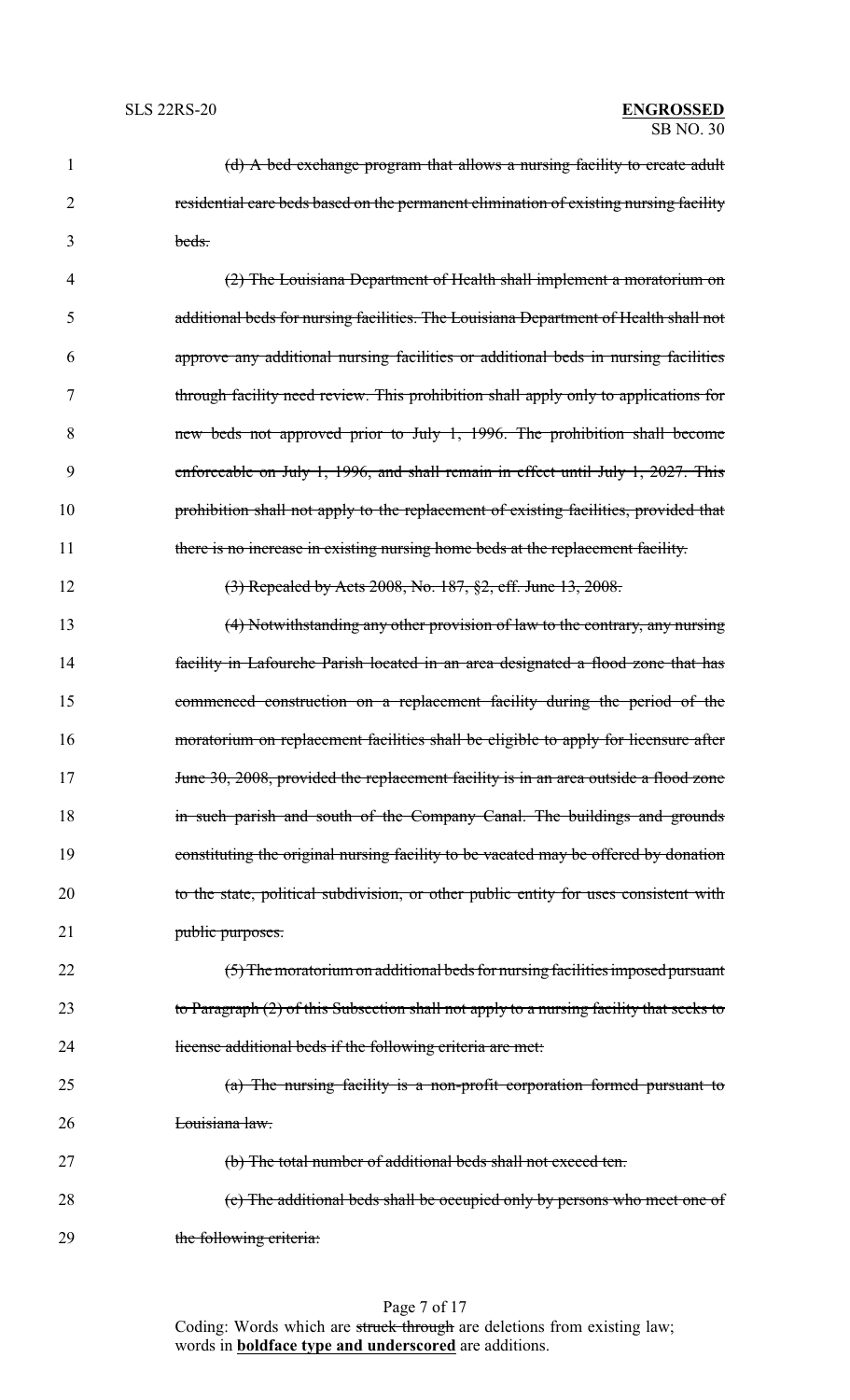| $\mathbf{1}$ | (i) Prior to admission to the nursing facility, the person resided in an adult         |
|--------------|----------------------------------------------------------------------------------------|
| 2            | residential care facility, as defined in R.S. 40:2153, owned by the same legal entity  |
| 3            | which owns the nursing facility.                                                       |
| 4            | (ii) Prior to admission to the nursing facility, the person resided in a living        |
| 5            | unit of a provider of continuing care, as defined in R.S. 51:2173, owned by the same   |
| 6            | legal entity which owns the nursing facility.                                          |
| 7            | (iii) The person was previously a resident of the same nursing facility.               |
| 8            | (d) The additional beds shall not be enrolled and participate in the Title XIX         |
| 9            | program.                                                                               |
| 10           | (e) Tentative approval of the plans and specifications for additional beds was         |
| 11           | received by the division of engineering and architectural services of the Louisiana    |
| 12           | Department of Health prior to August 15, 2006.                                         |
| 13           | (f) Construction of the additional beds commenced prior to August $15,2006$ .          |
| 14           | $(g)$ Construction was completed on or before April 1, 2007.                           |
| 15           | $(6)(a)$ Notwithstanding any other provision of law to the contrary, the               |
| 16           | department may license, but not certify for Medicaid participation, up to thirty       |
| 17           | additional beds for a continuing care retirement community, registered in accordance   |
| 18           | with R.S. 51:2171 et seq., and found to be in compliance with said statutes on May     |
| 19           | 3, 2002 by the Louisiana Department of Health during the existence of the              |
| 20           | moratorium imposed pursuant to Paragraph (2) of this Subsection.                       |
| 21           | (b) At the discretion of the continuing care retirement community provider,            |
| 22           | the licensed beds may be used for persons who are not residents of the continuing      |
| 23           | care retirement community and who are not parties to a continuing care contract for    |
| 24           | a period of up to five years after the receipt of the certification of occupancy for a |
| 25           | registered continuing care retirement community. After that period, the licensed beds  |
| 26           | may be used only by owners of a continuing care contract with the continuing care      |
| 27           | retirement community provider.                                                         |
| 28           | $(7)$ Repealed by Acts 2011, No. 179, §1, eff. August 15, 2011.                        |
| 29           | (8) Repealed by Acts 2011, No. 179, §1, eff. August 15, 2011.                          |

Page 8 of 17 Coding: Words which are struck through are deletions from existing law; words in **boldface type and underscored** are additions.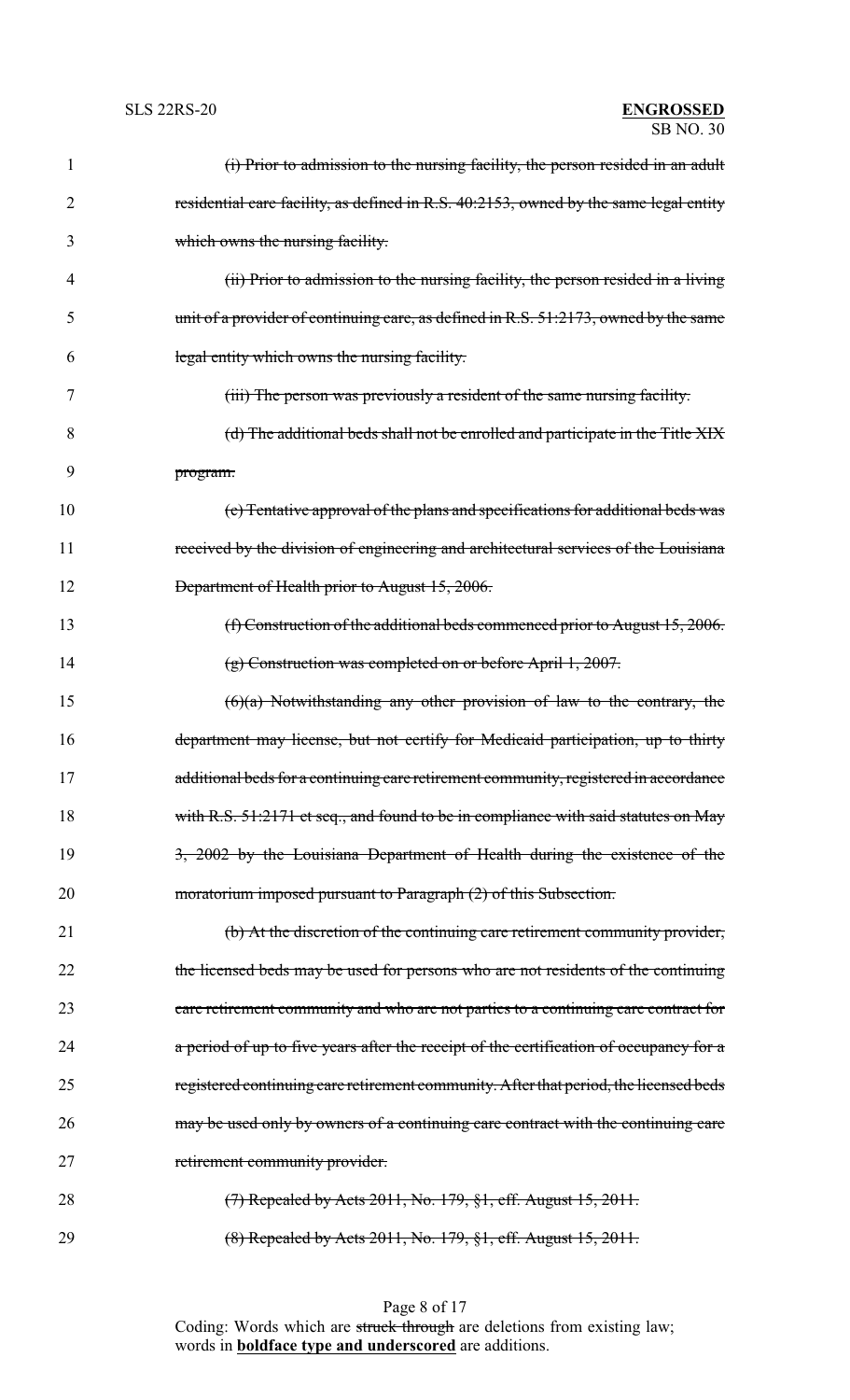| $\mathbf{1}$   | E.(1) Except as provided in Paragraphs (2), (3), and (4) of this Subsection,              |
|----------------|-------------------------------------------------------------------------------------------|
| $\overline{2}$ | the Louisiana Department of Health shall suspend approval, certification, and             |
| 3              | enrollment of nursing facility beds which were previously approved to participate in      |
| 4              | the Title XIX program under a facility need review process, Section 1122 process,         |
| 5              | or any predecessor needs review process, unless such beds are certified and enrolled      |
| 6              | in the Title XIX program by December 31, 1997. Such suspension shall be for the           |
| 7              | length of the moratorium imposed pursuant to Subsection D of this Section.                |
| 8              | (2) The suspension shall not apply to existing approvals for replacement of               |
| 9              | existing nursing facilities, or approvals which are under judicial review, on August      |
| 10             | 15, 1997. The suspension shall not apply to approvals for alternate use of previously     |
| 11             | approved beds.                                                                            |
| 12             | (3) In the case of previously approved but unbuilt nursing facilities or beds,            |
| 13             | the department shall not suspend approval, certification, and enrollment if               |
| 14             | construction has actually begun by June 30, 1998, and construction is completed and       |
| 15             | such facilities or beds are actually certified and enrolled in the Title XIX program      |
| 16             | by December 31, 1999. In said cases, the department shall suspend approval,               |
| 17             | certification, and enrollment of previously approved beds not certified and enrolled      |
| 18             | by December $31, 1999$ .                                                                  |
| 19             | (4) In the case of previously approved but unbuilt nursing facilities or beds,            |
| 20             | if construction has actually begun by June 30, 1998, and construction is not              |
| 21             | completed and the facilities or beds are not actually certified and enrolled in the Title |
| 22             | XIX program by December 31, 1999, the secretary of the Louisiana Department of            |
| 23             | Health may authorize the certification and enrollment of the beds by December 31,         |
| 24             | 2001. However, the extension shall not be granted unless the secretary determines         |
|                |                                                                                           |

Page 9 of 17 Coding: Words which are struck through are deletions from existing law; words in **boldface type and underscored** are additions.

25 that construction has not been completed due to circumstances beyond the control

26 of the applicant, a written request for an extension was made prior to December 31,

27 1999, and financing has been approved for the beds. These provisions shall only be

28 applicable in the case of a facility, the primary purpose of which is to replace an

29 existing facility, but also in so doing, enrolling additional beds.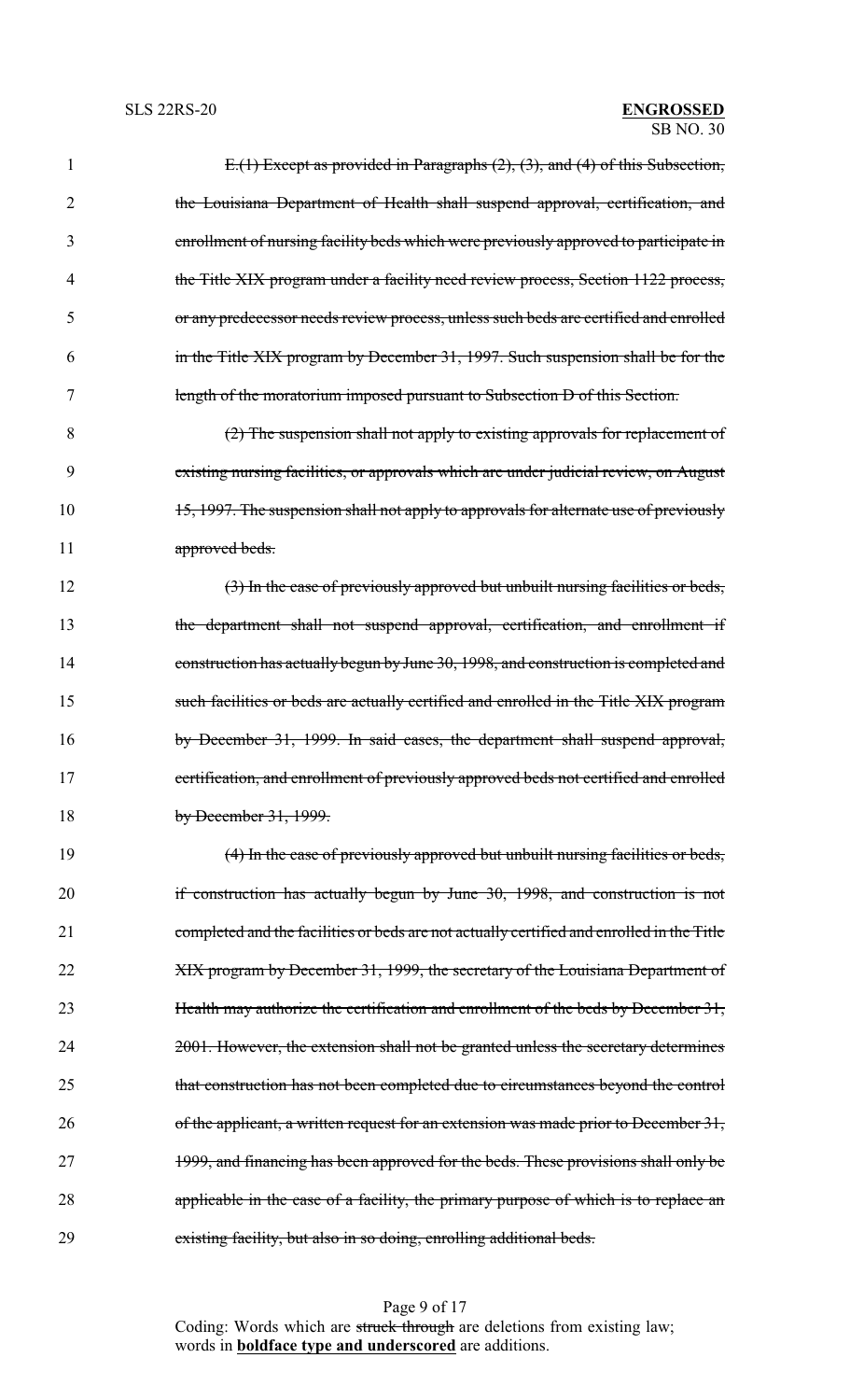| $\mathbf{1}$ | F.(1) Except as provided in Paragraph (2) of this Subsection, the Louisiana               |
|--------------|-------------------------------------------------------------------------------------------|
| 2            | Department of Health shall revoke all approvals for community and group home              |
| 3            | beds which were previously approved to participate in the Title XIX program under         |
| 4            | a facility need review process, Section 1122 process, or any predecessor needs            |
| 5            | review process, unless such beds are certified and enrolled in the Title XIX program      |
| 6            | by December $31, 1997$ .                                                                  |
| 7            | $(2)$ In the case of unbuilt community and group home facilities, the                     |
| 8            | department shall not revoke approvals if construction has actually begun by               |
| 9            | December 31, 1997, and construction is completed and such facilities or beds are          |
| 10           | actually certified and enrolled in the Title XIX program by June 30, 1999. In said        |
| 11           | cases, the department shall revoke all approved beds not certified and enrolled by        |
| 12           | <del>June 30, 1999.</del>                                                                 |
| 13           | G. Any intermediate care facility for people with developmental disabilities,             |
| 14           | which serves children or adults with intellectual disabilities, autism, or behavioral     |
| 15           | problems, with no less than one hundred fifty and no more than one hundred eighty         |
| 16           | beds, shall be eligible for the facility need review process as set forth in this Section |
| 17           | and in rules and regulations promulgated by the Louisiana Department of Health as         |
| 18           | authorized in Subsections A and B of this Section. The exemption shall exist for a        |
| 19           | maximum of fifty additional beds.                                                         |
| 20           | H. In the case of nursing facility beds currently approved, any nursing facility          |
| 21           | provider may replace any existing beds with adult residential care home beds, either      |
| 22           | through new construction or through renovation and conversion. Such replacement           |
| 23           | shall be subject to licensing regulations, but not to additional facility need review     |
| 24           | process approval, subject to budget neutrality provisions and rules and regulations       |
| 25           | promulgated by the Louisiana Department of Health.                                        |
| 26           | <b>I. The Louisiana Department of Health shall develop and implement policies</b>         |
| 27           | and procedures to require nursing facilities and ICF/DD providers to notify new           |
| 28           | residents and their families and guardians of sex offenders living in their facilities    |
| 29           | upon admission. The notification shall continue for as long as the information is         |

Page 10 of 17 Coding: Words which are struck through are deletions from existing law; words in **boldface type and underscored** are additions.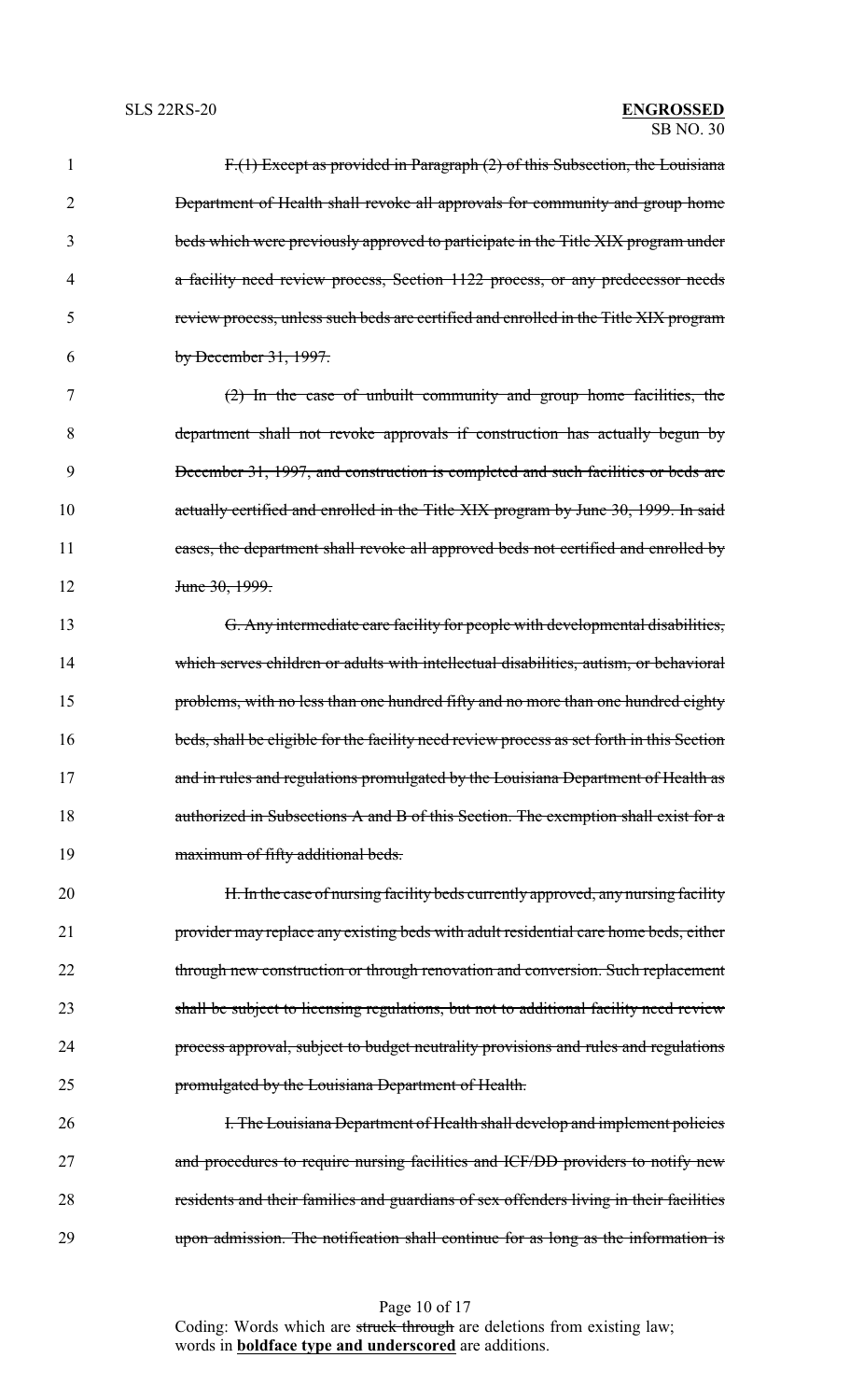| 1  | considered a public record. During the annual licensing process, health standards          |
|----|--------------------------------------------------------------------------------------------|
| 2  | surveyors shall verify providers' compliance with the policy.                              |
| 3  | $J(1)$ Notwithstanding any other provision of law to the contrary, the facility            |
| 4  | need review approval for licensed intermediate care facilities for people with             |
| 5  | developmental disabilities (ICF/DD) located in an area or areas which have been            |
| 6  | affected by an executive order or proclamation of emergency or disaster and which          |
| 7  | were operating at the time the executive order or proclamation was issued under R.S.       |
| 8  | 29:724 shall remain in effect and shall not be terminated, considered to have expired,     |
| 9  | or revoked until January 1, 2012. For this exception to apply, the emergency or            |
| 10 | disaster shall be the sole causal factor in the interruption of the provision of services. |
| 11 | This exception shall not apply if any one of the following occurs:                         |
| 12 | (a) The approval is voluntarily surrendered by the provider.                               |
| 13 | (b) The provider fails to notify in writing the health standards section of the            |
| 14 | Louisiana Department of Health of its intention to avail itself of the continuation of     |
| 15 | facility need review approval no later than December 31, 2005.                             |
| 16 | (c) The provider fails to recommence providing services prior to January 1,                |
| 17 | 2012.                                                                                      |
| 18 | (2) Nothing in this Subsection shall be construed to accomplish either of the              |
| 19 | following:                                                                                 |
| 20 | (a) To permit a nursing home which has relocated, as the result of an                      |
| 21 | executive order or declaration of emergency or disaster issued in accordance with          |
| 22 | R.S. 29:724, to relocate such facility outside of the geographic area for which the        |
| 23 | original facility need review approval was granted.                                        |
| 24 | (b) To permit a nursing home which has relocated, as the result of an                      |
| 25 | executive order or declaration of emergency or disaster issued in accordance with          |
| 26 | R.S. $29:724$ , to obviate the provisions of R.S. $40:2116(D)(2)$ .                        |
| 27 | $(3)(a)$ Notwithstanding any other law to the contrary, any nursing home                   |
| 28 | provider located in a parish with a population between sixty-five thousand and             |
| 29 | seventy thousand according to the latest federal decennial census, which parish was        |

Page 11 of 17 Coding: Words which are struck through are deletions from existing law; words in **boldface type and underscored** are additions.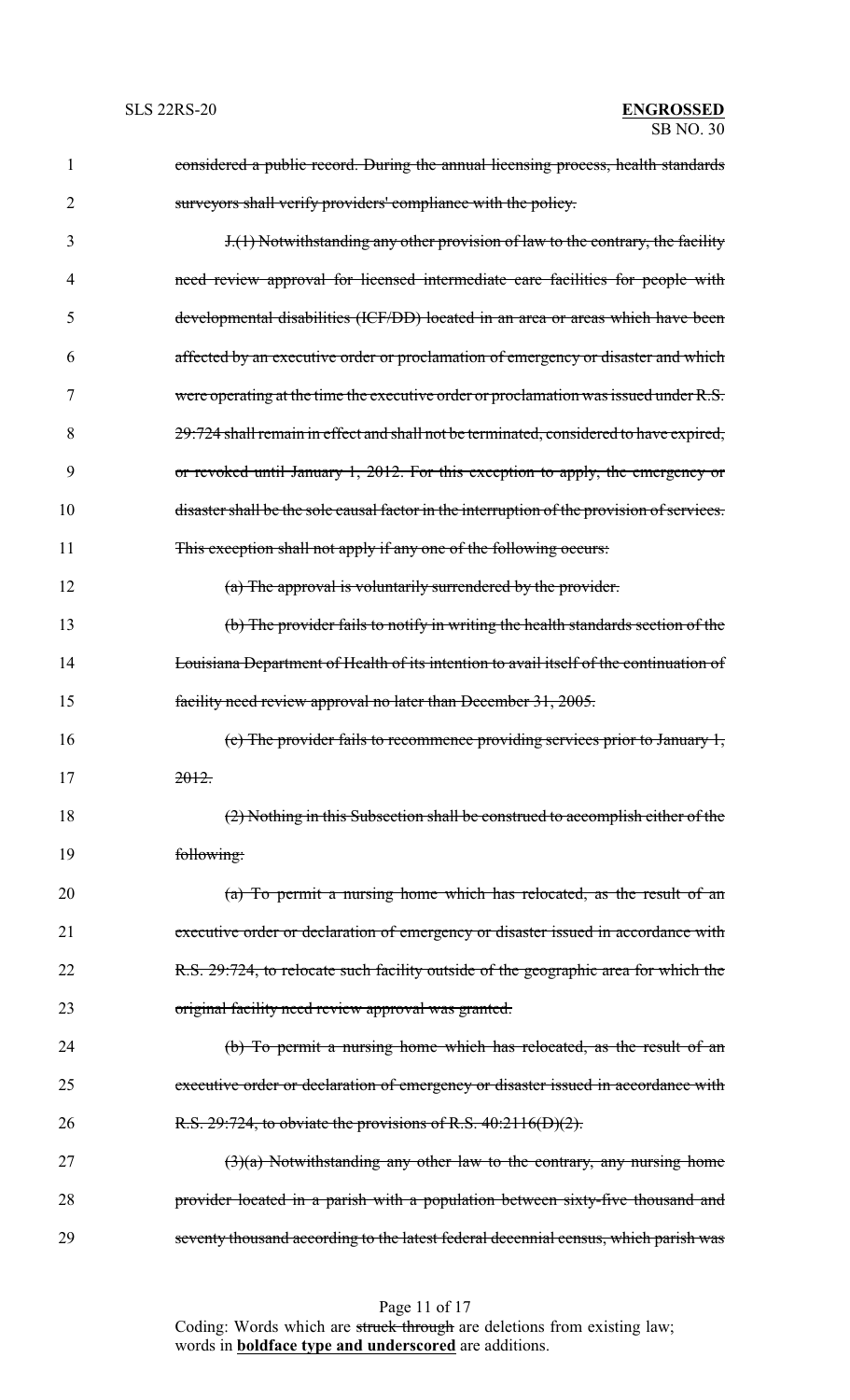| 1  | affected by hurricane Katrina or Rita, and who ceased operations solely because of    |
|----|---------------------------------------------------------------------------------------|
| 2  | the damage occasioned by the events which were the subject of an order or             |
| 3  | proclamation of emergency or disaster issued pursuant to R.S. 29:724, and whose       |
| 4  | operations have not been resumed as of July 1, 2008, shall have their pre-storm       |
| 5  | facility need review approval reinstated for the sole purpose of rebuilding or        |
| 6  | replacing the facility, upon meeting the following conditions:                        |
| 7  | (i) The nursing home provider shall submit a reinstatement request to the             |
| 8  | health standards section of the Louisiana Department of Health in writing by          |
| 9  | December 31, 2008.                                                                    |
| 10 | (ii) The reinstatement request shall state the provider's intent to rebuild the       |
| 11 | nursing home and resume providing nursing home services in that parish.               |
| 12 | (iii) The nursing home provider shall resume operation as a nursing home              |
| 13 | provider in that parish no later than January 1, 2010.                                |
| 14 | (iv) The nursing home provider shall submit all fees, costs, and cost reports         |
| 15 | due and owing to the Louisiana Department of Health.                                  |
| 16 | (b) The facility need review approval reinstated to the facility shall                |
| 17 | encompass all rights and responsibilities afforded the facility at the time it ceased |
| 18 | providing services as a result of hurricanes Katrina and Rita.                        |
| 19 | (c) The provisions of this Subsection shall not apply to a nursing home               |
| 20 | provider who has voluntarily surrendered its facility need review approval.           |
| 21 | K. The department shall adopt a rule to allow a nursing home located in a             |
| 22 | service area which has less than ninety-three percent occupancy to temporarily        |
| 23 | convert a number of licensed beds to an alternate use. The beds may be converted for  |
| 24 | alternate health care use until such time as the average annual occupancy in the      |
| 25 | service area exceeds ninety-three percent and an adjoining service area exceeds       |
| 26 | ninety-three percent based on the department's LTC-2 Report and the facility is       |
| 27 | notified of the same. The facility shall then either re-license the beds as nursing   |
| 28 | home beds within one year of receipt of the notice from the department, or the beds   |
| 29 | will be deemed expired. Nothing herein shall be construed to preclude nursing homes   |

Page 12 of 17

Coding: Words which are struck through are deletions from existing law; words in **boldface type and underscored** are additions.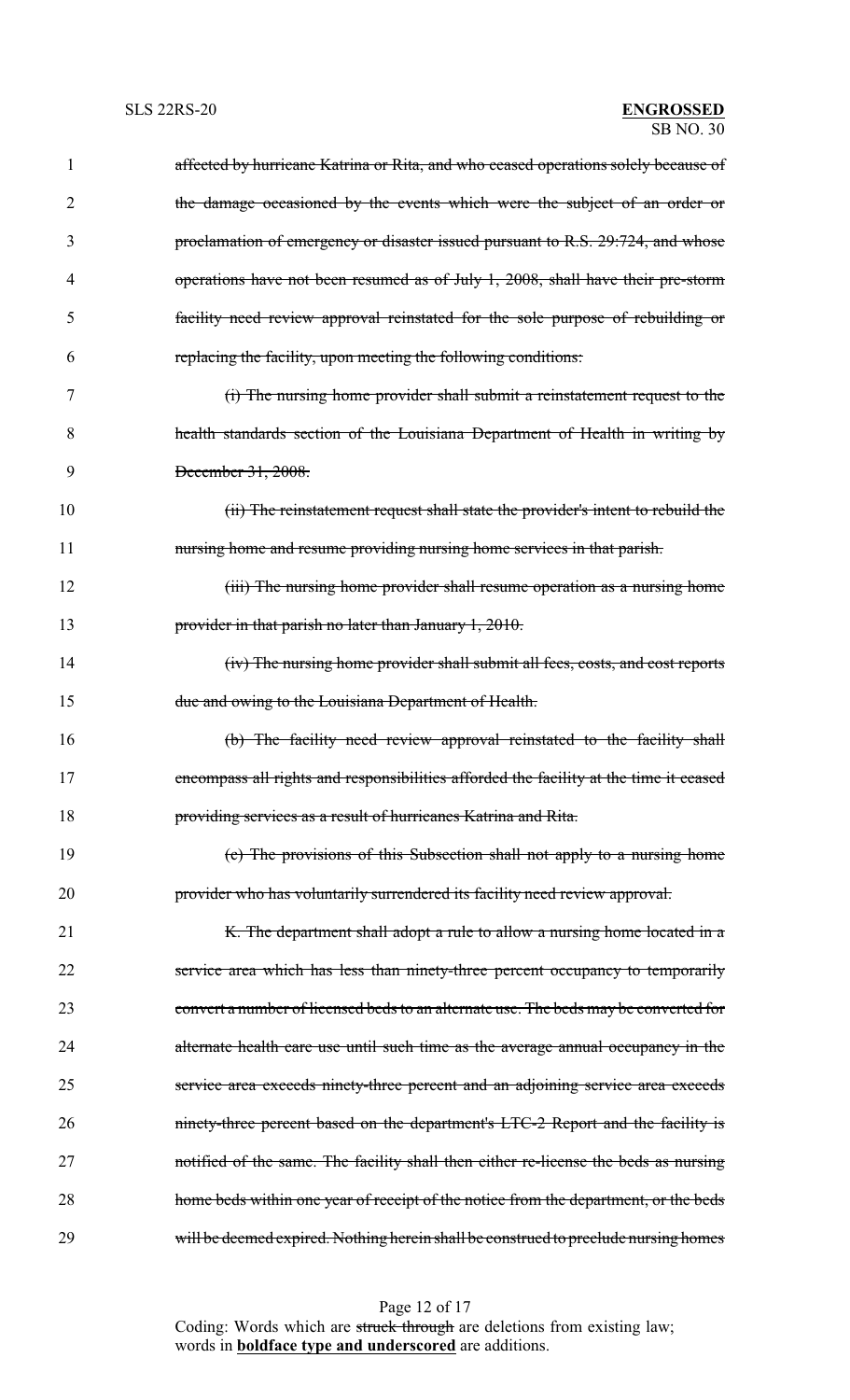| $\mathbf{1}$   | from taking beds out of alternate use at any time and using them as licensed beds      |
|----------------|----------------------------------------------------------------------------------------|
| $\overline{2}$ | unless deemed expired. The prohibition contained in Paragraph $(D)(2)$ of this Section |
| 3              | shall not apply to nursing home beds in alternate use.                                 |
| 4              | §2116.1. Nursing facilities; facility need review; moratorium; exceptions              |
| 5              | A.(1) The Louisiana Department of Health, in accordance with the                       |
| 6              | Administrative Procedure Act, shall establish a facility need review process for       |
| 7              | nursing facilities consistent with the regulations for licensure and for Title XIX     |
| 8              | of the Social Security Act.                                                            |
| 9              | (2) The department shall promulgate rules and regulations in accordance                |
| 10             | with the Administrative Procedure Act to provide for facility need review. The         |
| 11             | rules and regulations shall include but not be limited to the following:               |
| 12             | (a) Criteria for review of nursing facility beds to determine if there is a            |
| 13             | need for additional beds.                                                              |
| 14             | (b) Specific duties of the department to review proposals for new                      |
| 15             | facilities and determine the need therefor.                                            |
| 16             | (c) Appropriate methodology for the collection of data necessary for the               |
| 17             | administration of the program.                                                         |
| 18             | (d) Procedures to grant and revoke approvals.                                          |
| 19             | (e) Establishment of application fees.                                                 |
| 20             | (f) Procedures for review of applications by the department.                           |
| 21             | (g) Procedures to request a fair hearing from a determination made by                  |
| 22             | the department.                                                                        |
| 23             | (h) Provisions for judicial review from the decision rendered after a fair             |
| 24             | hearing.                                                                               |
| 25             | (3) No new facility, service, or beds shall be licensed and certified to               |
| 26             | participate in the Title XIX program without the approval of the department            |
| 27             | based upon a determination of a need therefor in accordance with the                   |
| 28             | provisions of this Section. Any person establishing, managing, or operating a          |
| 29             | new facility, service, or bed without the approval required by this Section shall      |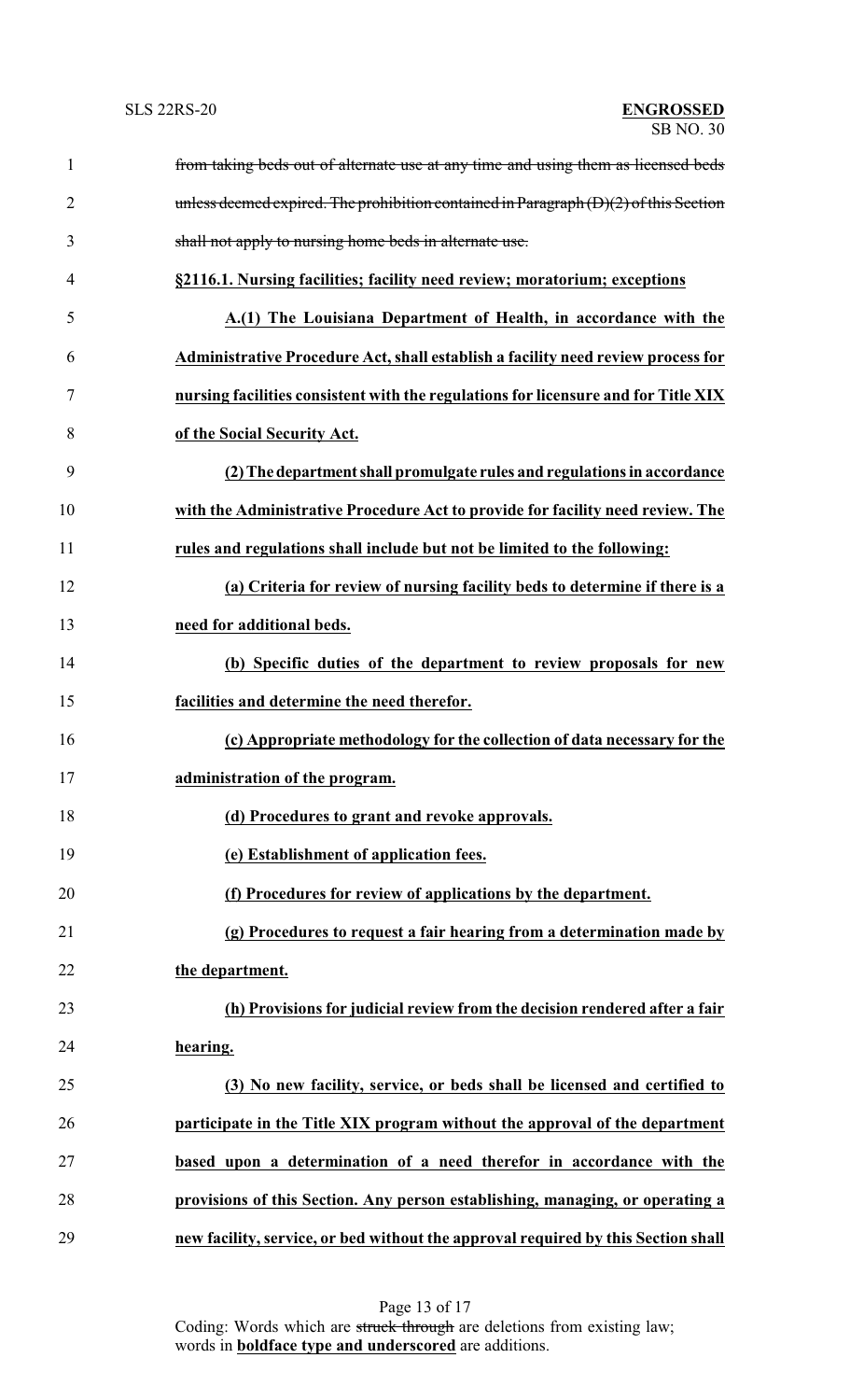| $\mathbf{1}$   | be prohibited from participating in the Title XIX program.                         |
|----------------|------------------------------------------------------------------------------------|
| $\overline{2}$ | B.(1) There shall be a moratorium on nursing facilities and additional             |
| 3              | beds for nursing facilities which shall be in effect until July 1, 2027.           |
| $\overline{4}$ | (2) The moratorium provided for in Paragraph (1) of this Subsection                |
| 5              | shall not apply to the following:                                                  |
| 6              | (a) Replacement of existing facilities, provided that there is no increase         |
| $\tau$         | in existing nursing home beds at the replacement facility. However, a nursing      |
| 8              | home which has relocated, as the result of an executive order or declaration of    |
| 9              | emergency or disaster issued in accordance with R.S. 29:724 shall not be           |
| 10             | allowed to permanently relocate such facility outside of the geographic area for   |
| 11             | which the original facility was licensed.                                          |
| 12             | (b) Replacement of nursing facility beds with adult residential care home          |
| 13             | beds, either through new construction or through renovation and conversion.        |
| 14             | Such replacement shall be subject to licensing rules and regulations and budget    |
| 15             | neutrality provisions promulgated by the Louisiana Department of Health.           |
| 16             | (c) A nursing facility located in a service area which has less than               |
| 17             | ninety-three percent occupancy that temporarily converts a number of licensed      |
| 18             | beds to an alternate use. The beds may be converted for alternate health care      |
| 19             | use until such time as the average annual occupancy in the service area exceeds    |
| 20             | ninety-three percent and an adjoining service area exceeds ninety-three percent    |
| 21             | based on the department's LTC-2 Report or its successor and the facility is        |
| 22             | notified of the same. The facility shall then either relicense the beds as nursing |
| 23             | home beds within one year of receipt of the notice from the department, or the     |
| 24             | beds will be deemed expired. Nothing in this Paragraph shall be construed to       |
| 25             | preclude nursing facilities from taking beds out of alternate use at any time and  |
| 26             | using them as licensed beds unless they are deemed expired.                        |
| 27             | (d) Nursing home beds in alternate use.                                            |
| 28             | $C(1)$ Except as provided in Paragraphs $(2)$ , $(3)$ , and $(4)$ of this          |
| 29             | Subsection, the Louisiana Department of Health shall suspend approval,             |

Page 14 of 17 Coding: Words which are struck through are deletions from existing law; words in **boldface type and underscored** are additions.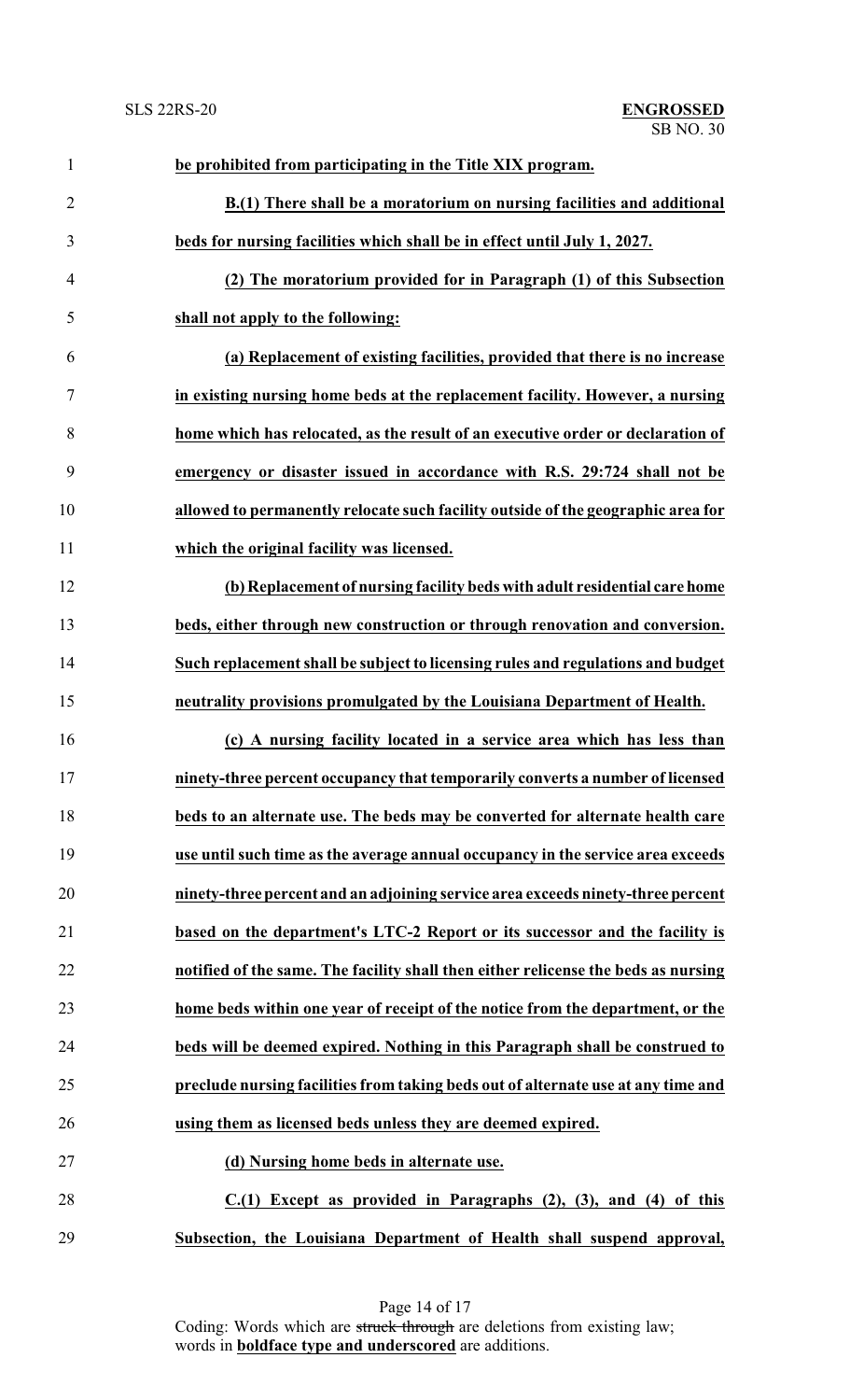| $\mathbf{1}$   | certification, and enrollment of nursing facility beds which were previously          |
|----------------|---------------------------------------------------------------------------------------|
| $\overline{2}$ | approved to participate in the Title XIX program under a facility need review         |
| 3              | process, Section 1122 process, or any predecessor needs review process, unless        |
| $\overline{4}$ | the beds are certified and enrolled in the Title XIX program by December 31,          |
| 5              | 1997. The suspension shall be for the length of the moratorium imposed                |
| 6              | pursuant to Subsection B of this Section.                                             |
| $\tau$         | (2) The suspension shall not apply to existing approvals for replacement              |
| 8              | of existing nursing facilities, or approvals which are under judicial review, on      |
| 9              | August 15, 1997. The suspension shall not apply to approvals for alternate use        |
| 10             | of previously approved beds.                                                          |
| 11             | (3) In the case of previously approved but unbuilt nursing facilities or              |
| 12             | beds, the department shall not suspend approval, certification, and enrollment        |
| 13             | if construction has actually begun by June 30, 1998, and construction is              |
| 14             | completed and the facilities or beds are actually certified and enrolled in the       |
| 15             | Title XIX program by December 31, 1999. In such cases, the department shall           |
| 16             | suspend approval, certification, and enrollment of previously approved beds not       |
| 17             | certified and enrolled by December 31, 1999.                                          |
| 18             | (4) In the case of previously approved but unbuilt nursing facilities or              |
| 19             | beds, if construction has actually begun by June 30, 1998, and construction is        |
| 20             | not completed and the facilities or beds are not actually certified and enrolled      |
| 21             | in the Title XIX program by December 31, 1999, the secretary of the Louisiana         |
| 22             | Department of Health may authorize the certification and enrollment of the            |
| 23             | beds by December 31, 2001. However, the extension shall not be granted unless         |
| 24             | the secretary determines that construction has not been completed due to              |
| 25             | circumstances beyond the control of the applicant, a written request for an           |
| 26             | extension was made prior to December 31, 1999, and financing has been                 |
| 27             | approved for the beds. These provisions shall only be applicable in the case of       |
| 28             | a facility, the primary purpose of which is to replace an existing facility, but also |
| 29             | in so doing, enrolling additional beds.                                               |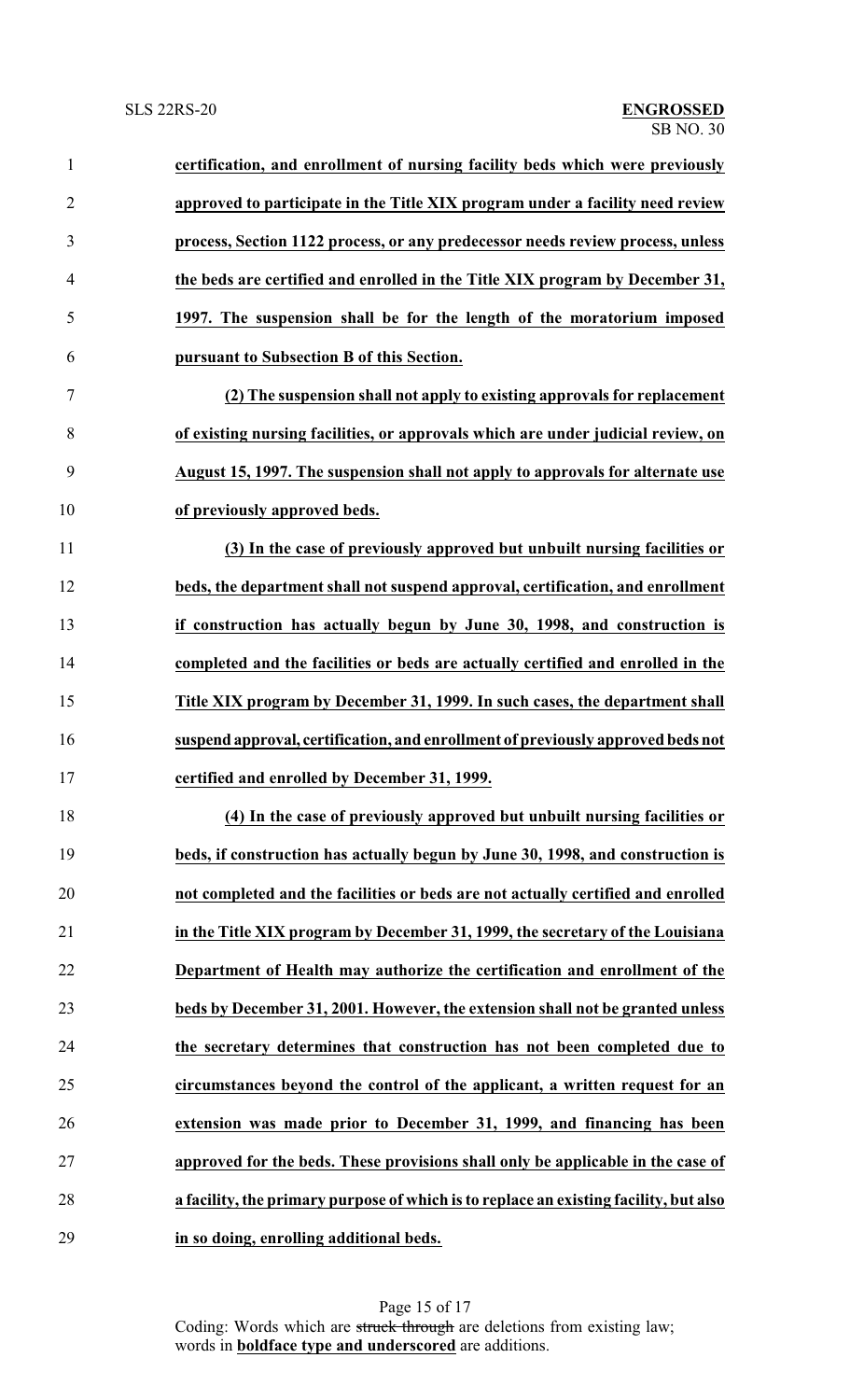| $\mathbf{1}$   | §2116.2. Nursing facilities; cost effective measures                                   |
|----------------|----------------------------------------------------------------------------------------|
| $\overline{2}$ | A. The Louisiana Department of Health may promulgate rules to                          |
| 3              | accomplish cost effectiveness of beds that include but are not limited to the          |
| 4              | following:                                                                             |
| 5              | (1) A bed abeyance program to reduce nursing facility beds by ten                      |
| 6              | percent or more. Such an abeyance program shall include a timeframe in which           |
| 7              | a determination is made as to whether beds should be brought out of abeyance           |
| 8              | based upon a ninety-three percent occupancy rate within a service area.                |
| 9              | (2) An increase in the minimum occupancy level required for a nursing                  |
| 10             | facility to fully recover its capital cost.                                            |
| 11             | (3) A buy-back program, provided such a buy-back program is approved                   |
| 12             | by the Centers for Medicare and Medicaid Services and is eligible for federal          |
| 13             | funds participation.                                                                   |
| 14             | (4) A bed exchange program that allows a nursing facility to create adult              |
| 15             | residential care beds based on the permanent elimination of existing nursing           |
| 16             | facility beds.                                                                         |
| 17             | يو يو پو                                                                               |
| 18             | §2180.2. Promulgation of rules                                                         |
| 19             | The department shall promulgate, in accordance with the Administrative                 |
| 20             | Procedure Act, licensing standards, rules, and regulations, regarding, but not limited |
| 21             | to the following:                                                                      |
| 22             | $\ast$<br>$*$ and $*$<br>∗                                                             |
| 23             | (12) The Louisiana Department of Health shall develop and implement                    |
| 24             | policies and procedures to require ICF/DD providers to notify new residents            |
| 25             | and their families and guardians of sex offenders living in their facilities upon      |
| 26             | admission. The notification shall continue for as long as the information is           |
| 27             | considered a public record. During the annual licensing process, health                |
| 28             | standards surveyors shall verify the providers' compliance with the policy.            |